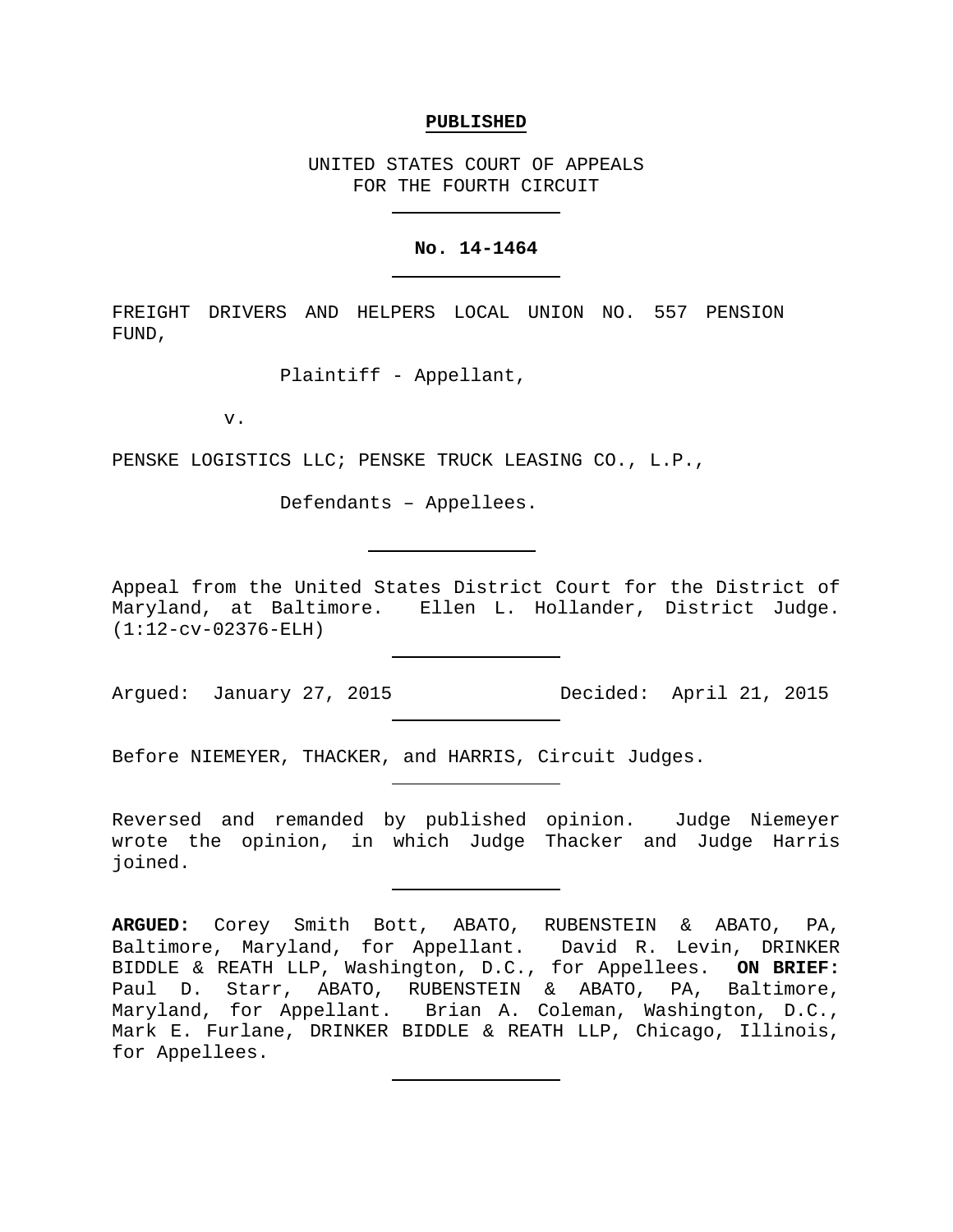NIEMEYER, Circuit Judge:

This appeal raises the question of how a party to an arbitration proceeding under the Multiemployer Pension Plan Amendments Act of 1980 ("MPPAA"), Pub. L. No. 96-364, 94 Stat. 1208 (codified as amended in scattered sections of 26 and 29 U.S.C.), can obtain review of the arbitration order, as provided in 29 U.S.C. § 1401(b)(2). Specifically, we must determine whether § 1401(b)(2) and § 1451 require the dissatisfied party to commence a civil action in a district court by filing a complaint, or whether § 1401(b)(3) requires the dissatisfied party to file an application for review of the arbitration order by filing a motion, as provided in the Federal Arbitration Act ("FAA"), 9 U.S.C. §§ 1-16. The distinction between the two procedures is critical to the outcome of this appeal.

Freight Drivers and Helpers Local Union No. 557 Pension Fund (the "Pension Fund"), a multiemployer pension plan, commenced this action under § 1401(b)(2) by filing a complaint. The Pension Fund seeks to vacate or modify an arbitration order, entered pursuant to § 1401(a)(1), which rejected the Pension Fund's assessment of withdrawal liability with respect to two participating employers. When the district court granted the participating employers' motion to dismiss with leave to file an amended complaint, the Pension Fund filed an amended complaint,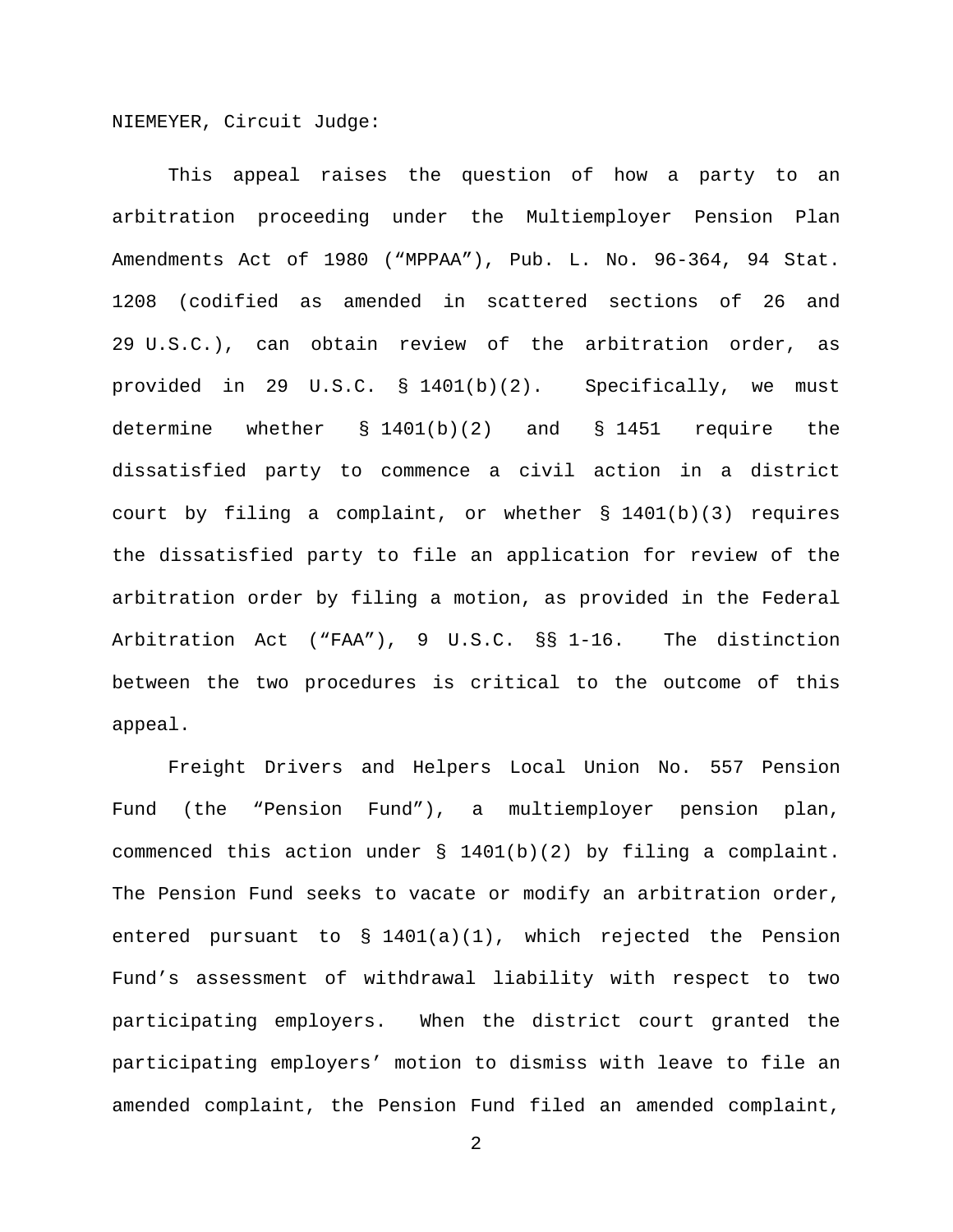which, it argued, related back to the filing date of the original complaint under Federal Rule of Civil Procedure 15(c). Thereafter, however, the district court granted the employers' second motion to dismiss, ruling that the Pension Fund could challenge the arbitration award only by filing a motion to vacate or modify, as provided under the FAA, 9 U.S.C. § 6 (providing that "[a]ny application to the court hereunder shall be made and heard in the manner provided by law for the making and hearing of motions"). The court thereupon treated the Pension Fund's amended complaint as a motion and dismissed it, concluding that it was untimely under  $\S$  1401(b)(2) because, unlike an amended complaint, a motion cannot "relate back" under Rule 15. In addition, because the court treated the amended complaint as a motion, it found the motion deficient under District of Maryland Local Rule 105, which requires a motion to be supported by a memorandum setting forth the reasoning and authorities for the motion.

On appeal, we conclude that commencing an action by filing a complaint is the appropriate procedure for seeking review of an arbitration award entered pursuant to § 1401(a) and that the amended complaint in this case related back to the filing date of the original complaint, thus rendering it timely.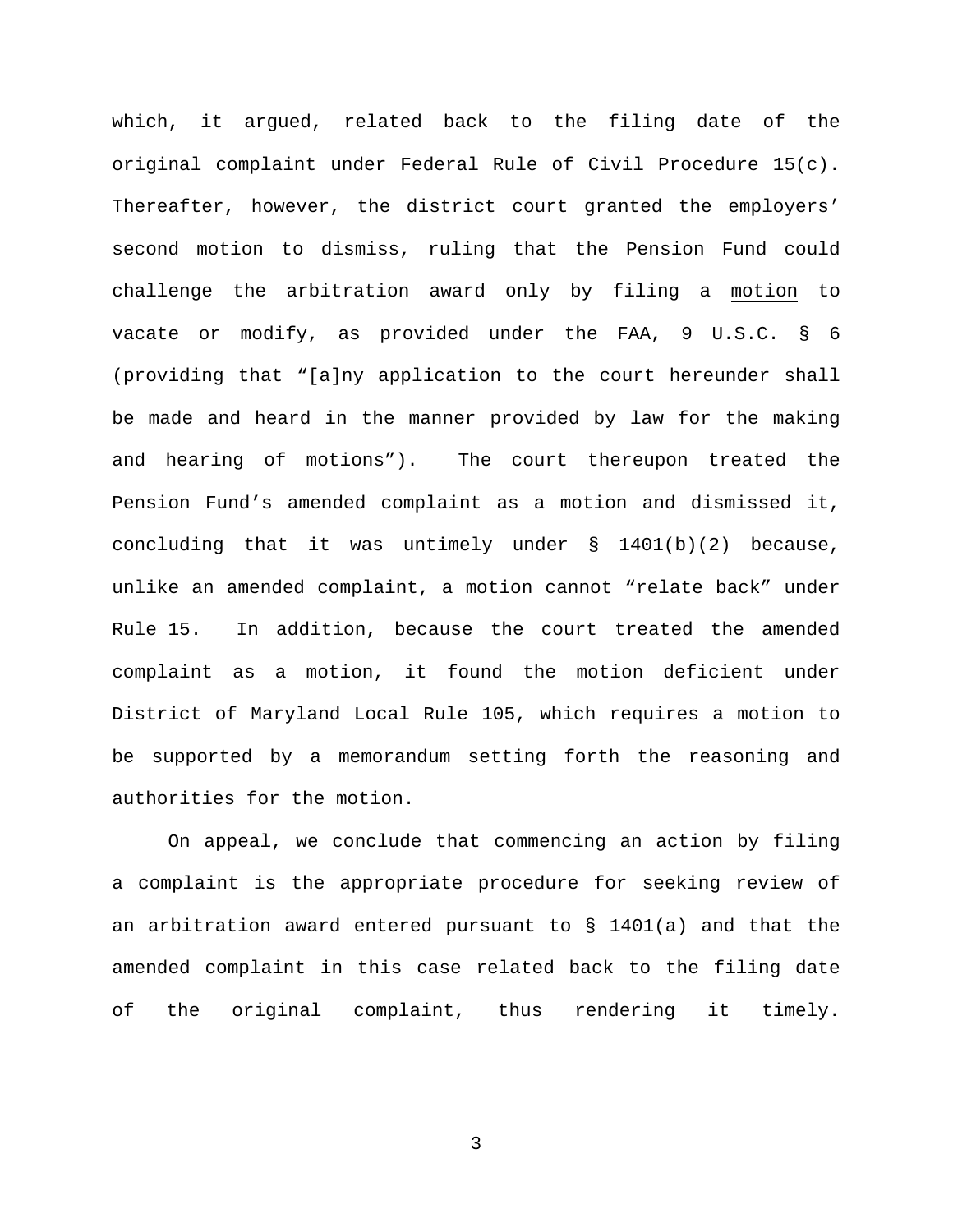Accordingly, we reverse the district court's order of dismissal and remand for further proceedings as a civil action.<sup>\*</sup>

I

During the period from 2001 to 2004, Penske Truck Leasing Co., L.P., engaged in several transactions by which it ultimately transferred ownership of its subsidiary, Leaseway Motorcar Transport Company, to a third party, in which Penske Truck Leasing apparently retained a minority ownership interest. As a result of the restructuring, Penske Truck Leasing took the position that it and Leaseway were no longer under "common control," as that term is used in the Employee Retirement Income Security Act of 1974 ("ERISA"), 29 U.S.C. § 1301(b)(1). Thereafter, Leaseway ceased making contributions to the Pension Fund, and the Fund responded by assessing withdrawal liability against Penske Truck Leasing and the Penske Logistics Group LLC, an affiliated company, (collectively the "Penske companies"). When neither Penske Truck Leasing nor Penske Logistics satisfied the Pension Fund's requests for withdrawal liability, the

<span id="page-3-0"></span><sup>∗</sup> With respect to pending cases, in which the party seeking review of an MPPAA arbitration order under § 1401(b) filed a motion, as provided by the FAA, 9 U.S.C. § 6, we encourage district courts to be flexible in allowing the party to bring its process in compliance with our decision today, subject to considerations of prejudice and equity.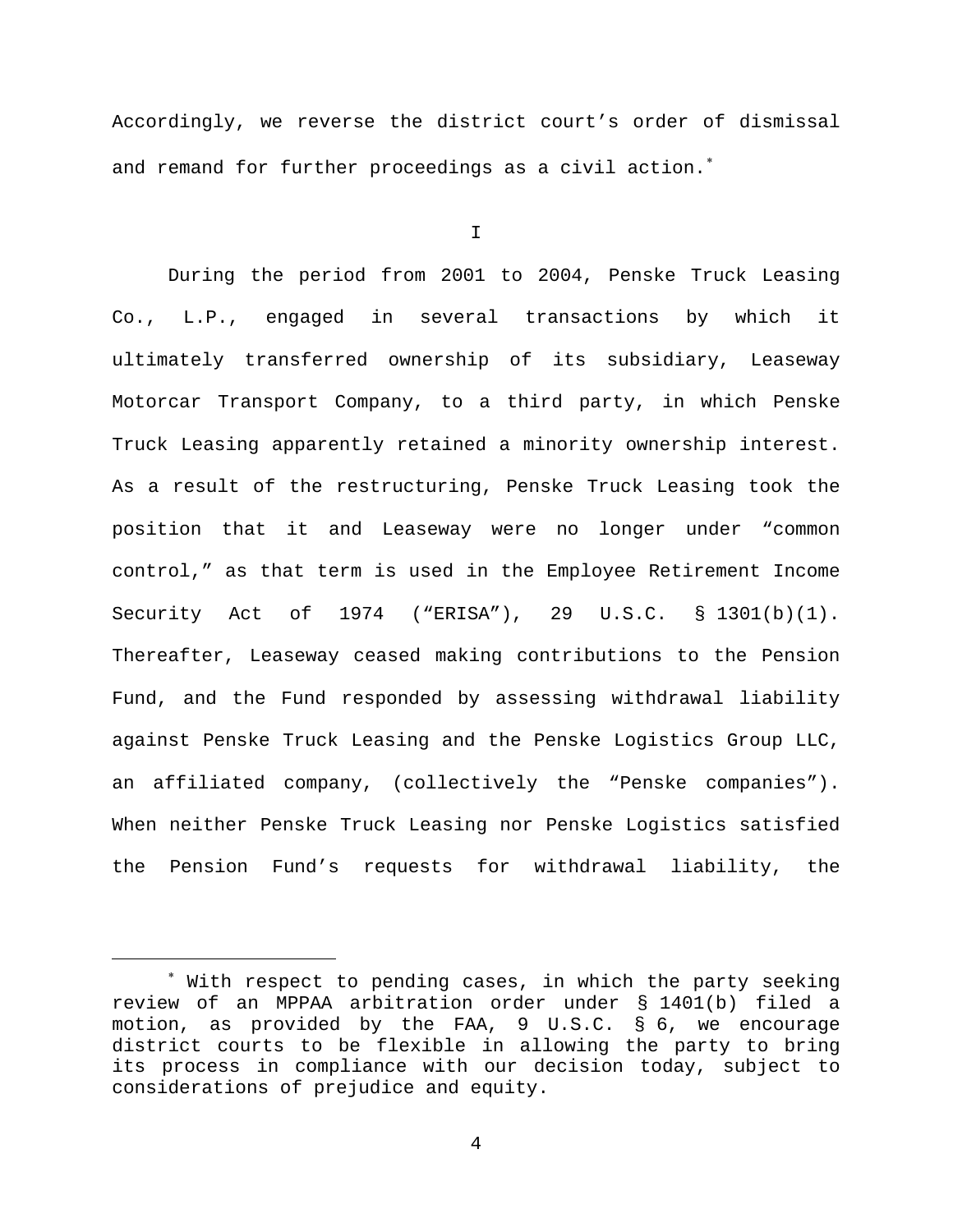parties submitted the dispute to arbitration, as mandated by  $$1401(a)(1)$ .

The parties to the arbitration proceeding were "Penske Logistics LLC [and] Penske Truck Leasing Co., L.P.," on the one side and "Freight Drivers & Helpers Local Union No. 557 Pension Fund" on the other, and the arbitrator never suggested that the parties to the proceeding were not the appropriate parties. The arbitrator dismissed the Pension Fund's claim for the imposition of withdrawal liability in an order dated July 13, 2012, concluding that the Penske companies were not liable for withdrawal payments because the Pension Fund was exempt as "a trucking industry fund as that term is described in [29 U.S.C.  $$1383(d)].$ 

The Pension Fund, as the dissatisfied party to the arbitration proceeding, commenced this action on August 9, 2012, to vacate or modify the arbitrator's order, alleging that the arbitrator erred as a matter of law in applying the trucking industry exemption. The Pension Fund captioned its complaint "Freight Drivers and Helpers Local Union No. 557 Pension Fund, by its Trustee, William Alexander," versus "Penske Logistics LLC [and] Penske Truck Leasing Co., L.P."

The Penske companies filed a motion to dismiss the complaint, arguing that because the Pension Fund sued "by its Trustee, William Alexander," instead of by its Joint Board of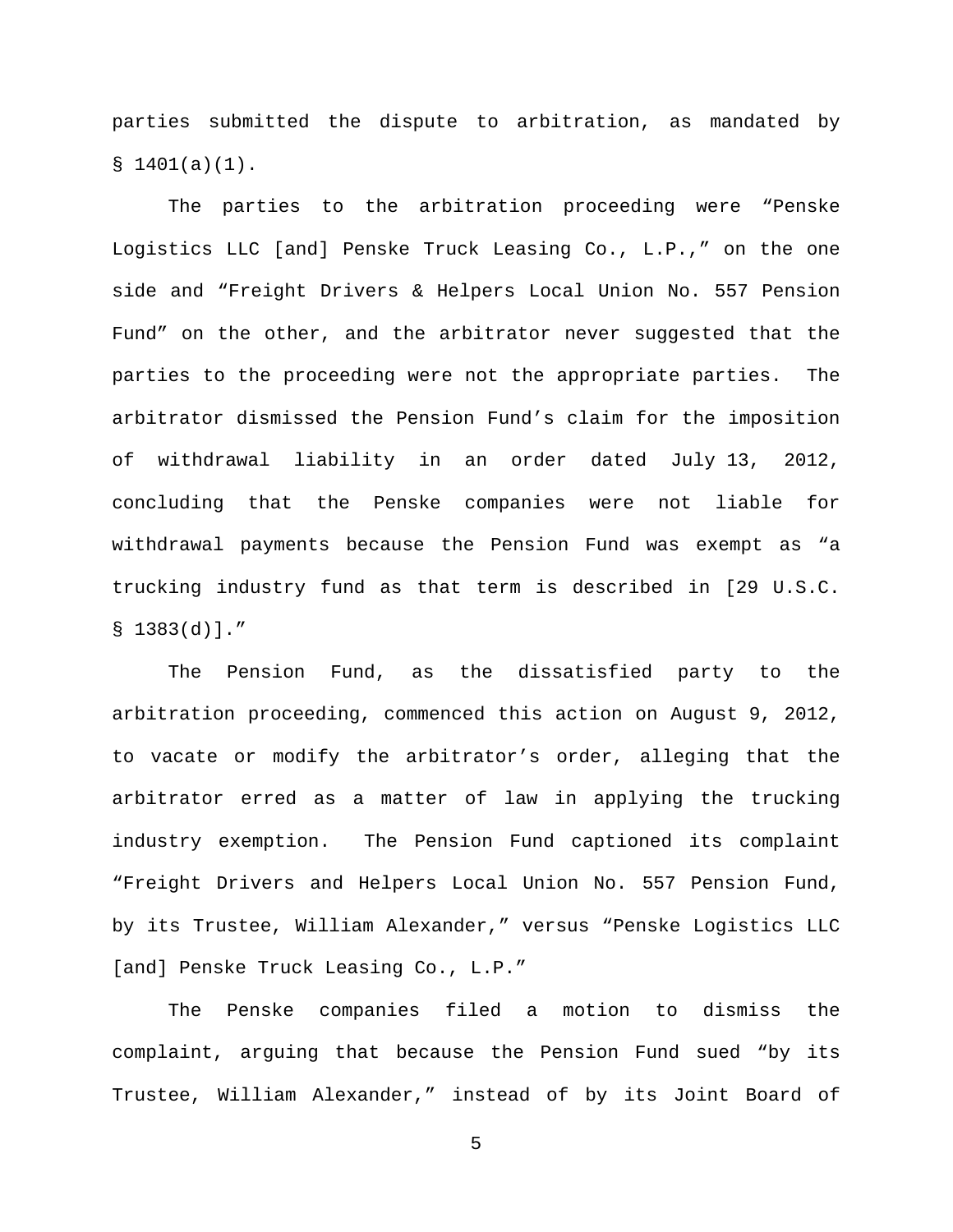Trustees (consisting of four trustees), the Pension Fund did not have standing to sue under  $\S$  1401(b)(2). The district court granted the motion and gave the Pension Fund 21 days within which to file an amended complaint to correct the deficiency.

It is significant that in reaching its decision, the district court analyzed the MPPAA's procedures for judicial review of an arbitration award as requiring the commencement of a civil action. Explaining the procedures, the court stated that "[j]udicial review of the arbitrator's decision is available to 'any party thereto,'" as indicated by the title to § 1401(b)(2), by filing a "'civil action subsequent to arbitration award.'" (Quoting § 1401(b)(2)). The court summarized, "As indicated, an action under 29 U.S.C. § 1401(b)(2) must be brought 'in accordance with' 29 U.S.C. § 1451, titled 'Civil actions.'" Further on in its analysis, the court applied the rules applicable to complaints, indicating that a court may "consider documents attached to the complaint, as well as those attached to the motion to dismiss, so long as they are integral to the complaint and authentic." (Quoting Philips v. Pitt Cnty. Mem'l Hosp., 572 F.3d 176, 180 (4th Cir. 2009)). In determining who the proper party plaintiff would be in any such action, the court explained the relationship between § 1401(b)(2) and § 1451. It stated, "[Section 1451] pertains to the manner in which the § 1401(b)(2) action is initiated, i.e.,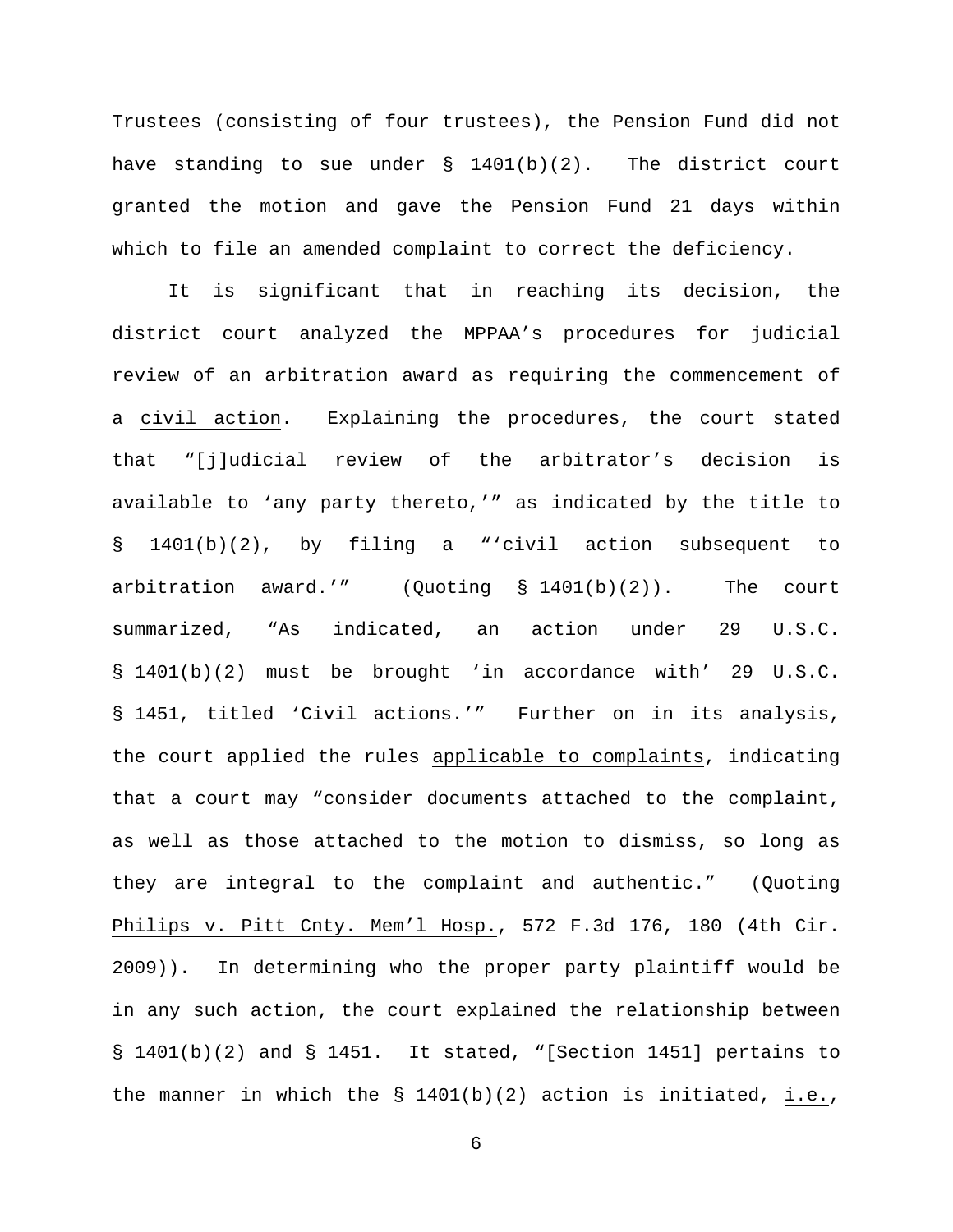the how. In other words,  $\S$  1401(b)(2) incorporates the procedural requirements set forth in § 1451, such as the provisions governing venue and service of process. See id. § 1451(d), (g)." Reiterating the policy for such a civil action, as described in Board of Trustees, Sheet Metal Workers' National Pension Fund v. BES Services, Inc., 469 F.3d 369, 373- 74 (4th Cir. 2006), the district court related how Congress intended to adopt a stream-lined process that required "arbitration, with judicial review." (Emphasis added). The Court stated in conclusion, "For the foregoing reasons, I will grant defendants' Motion to Dismiss, without prejudice, and with leave to amend. Specifically, plaintiff may amend the Complaint provided that the Board of Trustees file[] suit on behalf of the Fund." (Emphasis added). The court gave the Pension Fund 21 days within which to file its amended complaint.

As authorized by the district court, the Pension Fund filed its amended complaint within 21 days, naming as plaintiff "Freight Drivers and Helpers Local Union No. 557 Pension Fund, by its Plan Sponsor, The Joint Board of Trustees."

The Penske companies again filed a motion to dismiss the amended complaint, this time arguing that a party challenging an MPPAA arbitration order must do so by filing a motion in accordance with the FAA, rather than by filing a complaint. They argued further that if the district court were to treat the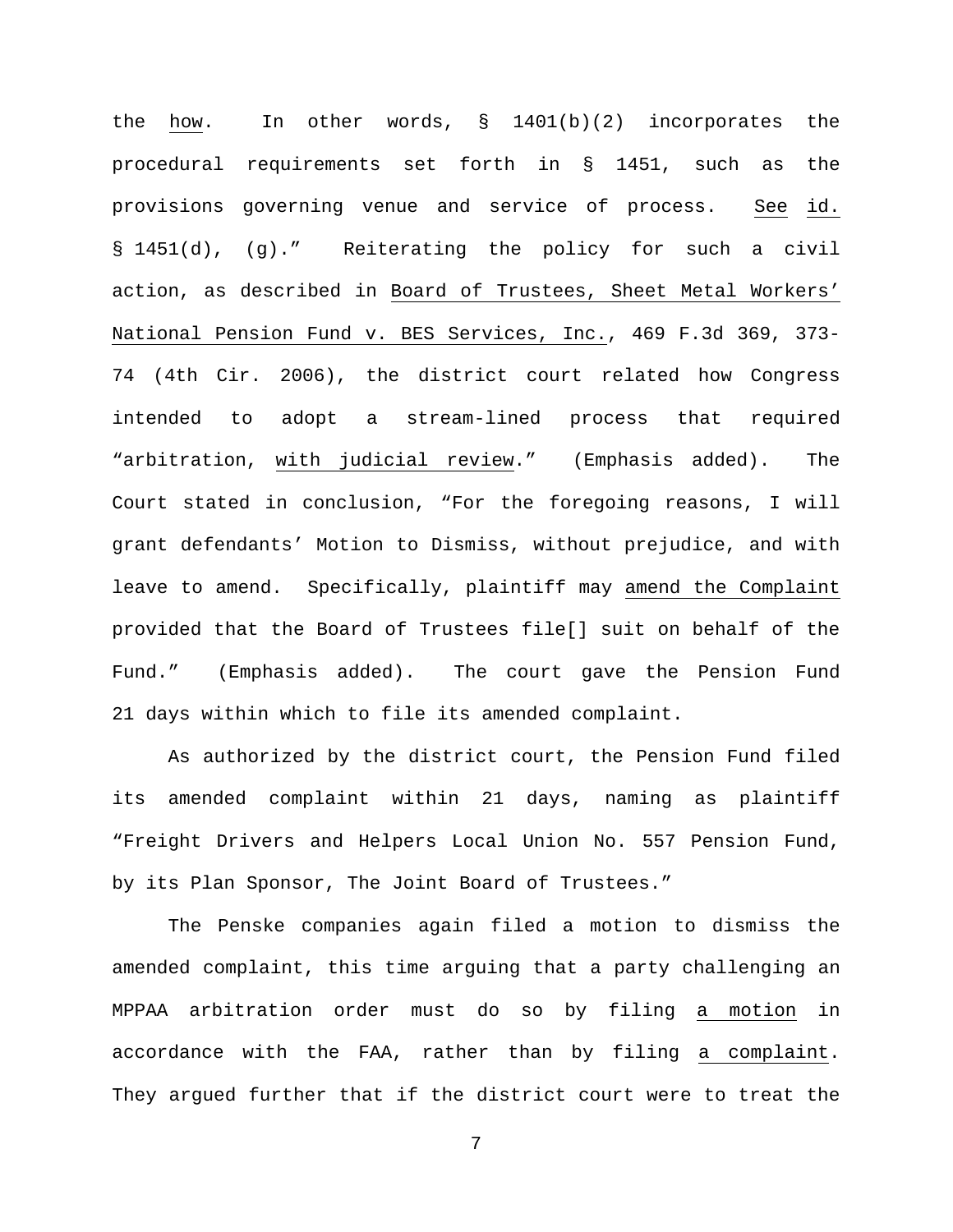amended complaint as a motion, the motion would be untimely because it was not filed within 30 days of the arbitration award and would be deficient for failing to comply with Local Rule 105, which requires an accompanying memorandum of "reasoning and authorities."

The district court again granted the Penske companies' motion to dismiss by order dated February 7, 2014, and thus it ended the litigation. In doing so, the district court concluded first that the Penske companies were correct that a party challenging an MPPAA arbitration award must do so by filing a motion, as required by the FAA, because, as they claimed, such a procedure was required by  $\S$  1401(b)(3). The court stated:

[Section 1401(b)(3)] plainly provides that arbitration proceedings under ERISA should be conducted in accordance with the procedures set forth in the FAA, and the FAA plainly provides that a party seeking to vacate an arbitration award must proceed by motion.

\* \* \*

As a result, plaintiff's "Amended Complaint" is an improper filing.

The court declined, however, to elevate form over substance and therefore treated the Pension Fund's amended complaint as a motion to vacate. But in doing so, it noted that a motion, unlike a complaint, could not relate back under Federal Rule of Civil Procedure 15(c), therefore rendering the motion untimely. Moreover, in treating the amended complaint as a motion, the court also concluded that the motion should have been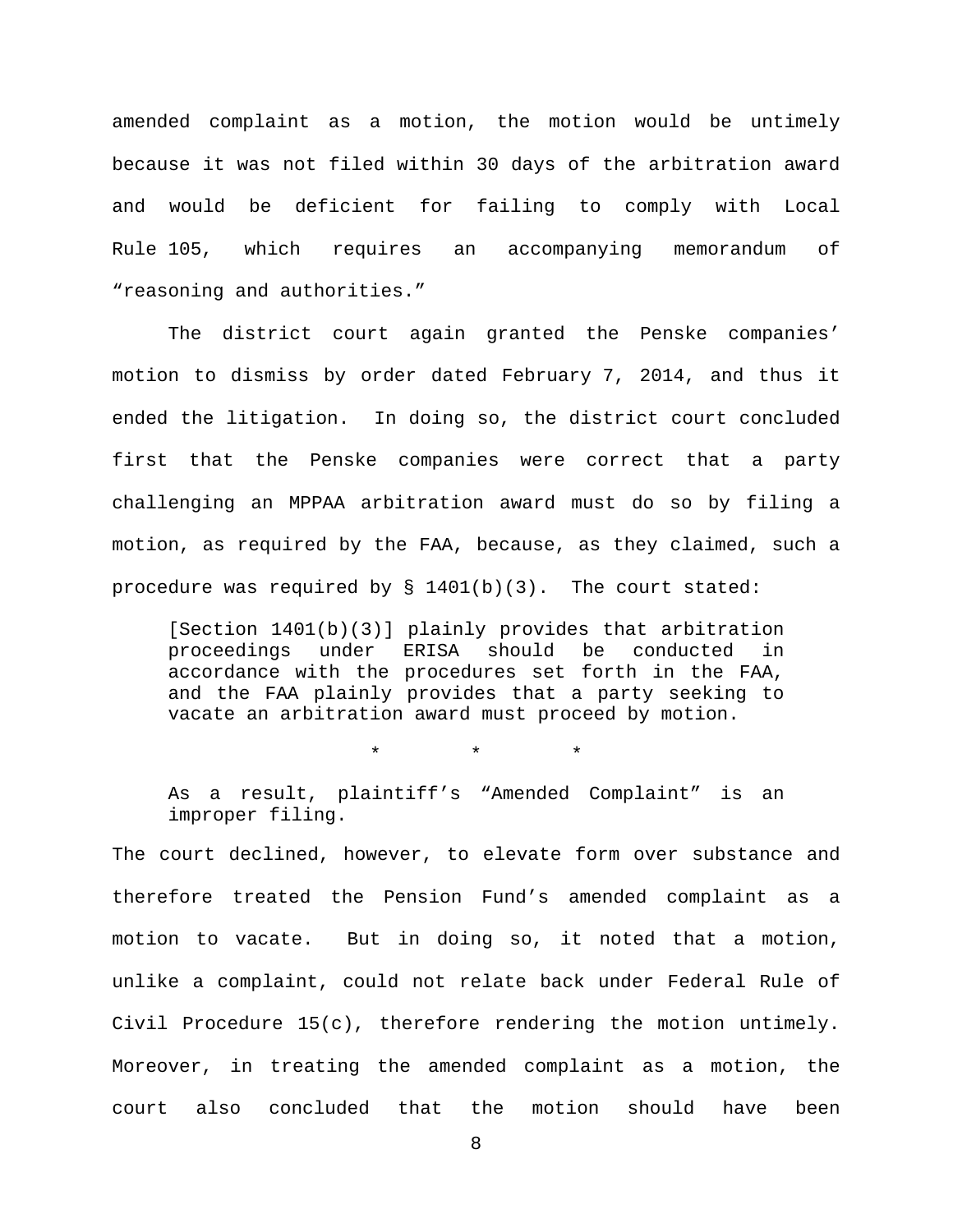"accompanied by a memorandum setting forth the reasoning and authorities in support of it," as required by Local Rule 105.

After the district court denied its motion for reconsideration, the Pension Fund filed this appeal, challenging the district court's gateway procedural ruling that a party seeking review of an MPPAA arbitration order must do so by filing a motion, as provided in the FAA.

## II

The Pension Fund contends that the district court erred in rejecting its filing of a complaint as the proper method by which to obtain review of an MPPAA arbitration order. It argues that 29 U.S.C.  $\S$  1401(b)(2) and 1451 "evince that the mechanism through which to bring an action [to vacate or modify an arbitration award] is by filing a complaint."

The Penske companies contend, to the contrary, that "the sole method to challenge an arbitration award . . . is by filing a motion, so the 'Amended Complaint' is not a proper method for the [Pension Fund] to challenge the arbitration award." They rely on  $\S$  1401(b)(3), which provides that "[a]ny arbitration proceedings under this section shall, to the extent consistent with this subchapter, be conducted in the same manner, subject to the same limitations, carried out with the same powers . . .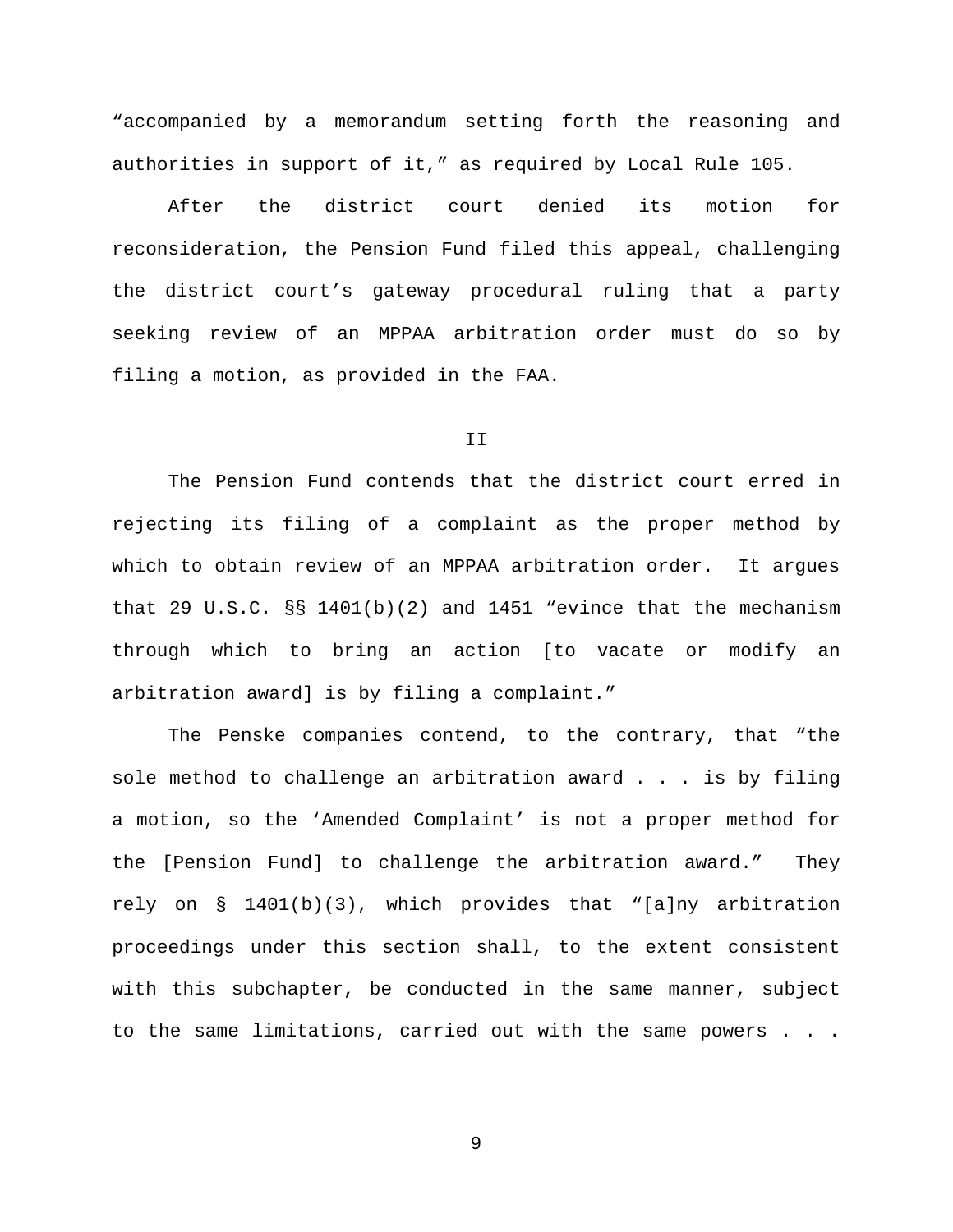and enforced in United States courts as an arbitration proceeding carried out under [the FAA]."

The difference in the parties' positions thus presents the narrow procedural question of whether a party who seeks to vacate or modify an arbitration award under the MPPAA (1) must commence an action by filing a complaint or (2) must file an application by motion under the FAA. We conclude that the MPPAA requires the former.

The MPPAA provides that after mandatory arbitration proceedings have been conducted pursuant to § 1401(a), a party to the arbitration proceeding "may bring an action . . . in an appropriate United States district court . . . to enforce, vacate, or modify the arbitrator's award."  $\S$  1401(b)(2) (emphasis added). It also provides that the action must be brought "in accordance with section 1451 of this title," id., which, in turn, requires that "the complaint in any action under . . . section 1401 of this title shall be served upon the [Pension Benefit Guaranty Corporation] by certified mail," id. § 1451(g) (emphasis added). The plain meaning of these provisions can only lead to the conclusion that a party seeking review of an MPPAA arbitration award must do so by commencing a civil action in a district court by filing a complaint to vacate or modify the award. While the titles of § 1401(b) and § 1451, explicitly referring to such review as a "civil action," are not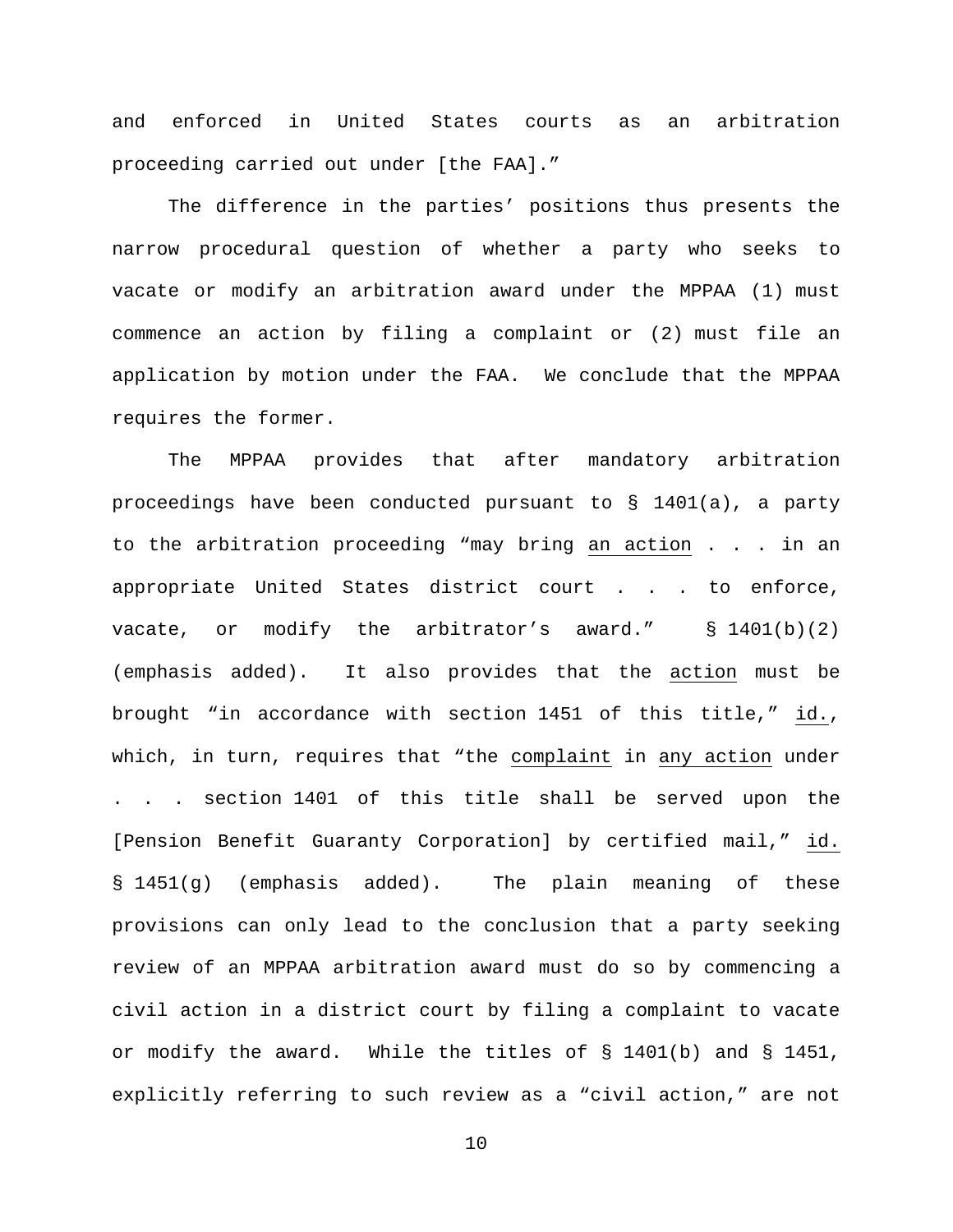part of the substantive text, the text in no uncertain terms refers to a civil action, using the terms "an action" in a "district court" with respect to which the "complaint" must be served on the Pension Benefit Guaranty Corporation. Indeed, this is the language of most federal statutes providing for civil actions in a district court.

This reading is confirmed by the statute's identical provision for a civil action to collect withdrawal liability payments where no arbitration is involved. Section 1401(b)(1) provides that "[i]f no arbitration proceeding has been initiated . . . , the amounts demanded [for withdrawal liability] shall be due and owing" and the Plan's sponsor "may bring an action . . . for collection." (Emphasis added). The parties agree that this provision authorizes collection by means of a civil action commenced by the filing of a complaint in court. They can hardly deny that the exact same language used in § 1401(b)(2) likewise authorizes review of an arbitration award by means of a civil action commenced by the filing of a complaint in court. See United States v. Cleveland Indians Baseball Co., 532 U.S. 200, 213 (2001) (noting the general presumption that "identical words used in different parts of the same act are intended to have the same meaning" (quoting Atl. Cleaners & Dyers, Inc. v. United States, 286 U.S. 427, 433 (1932)).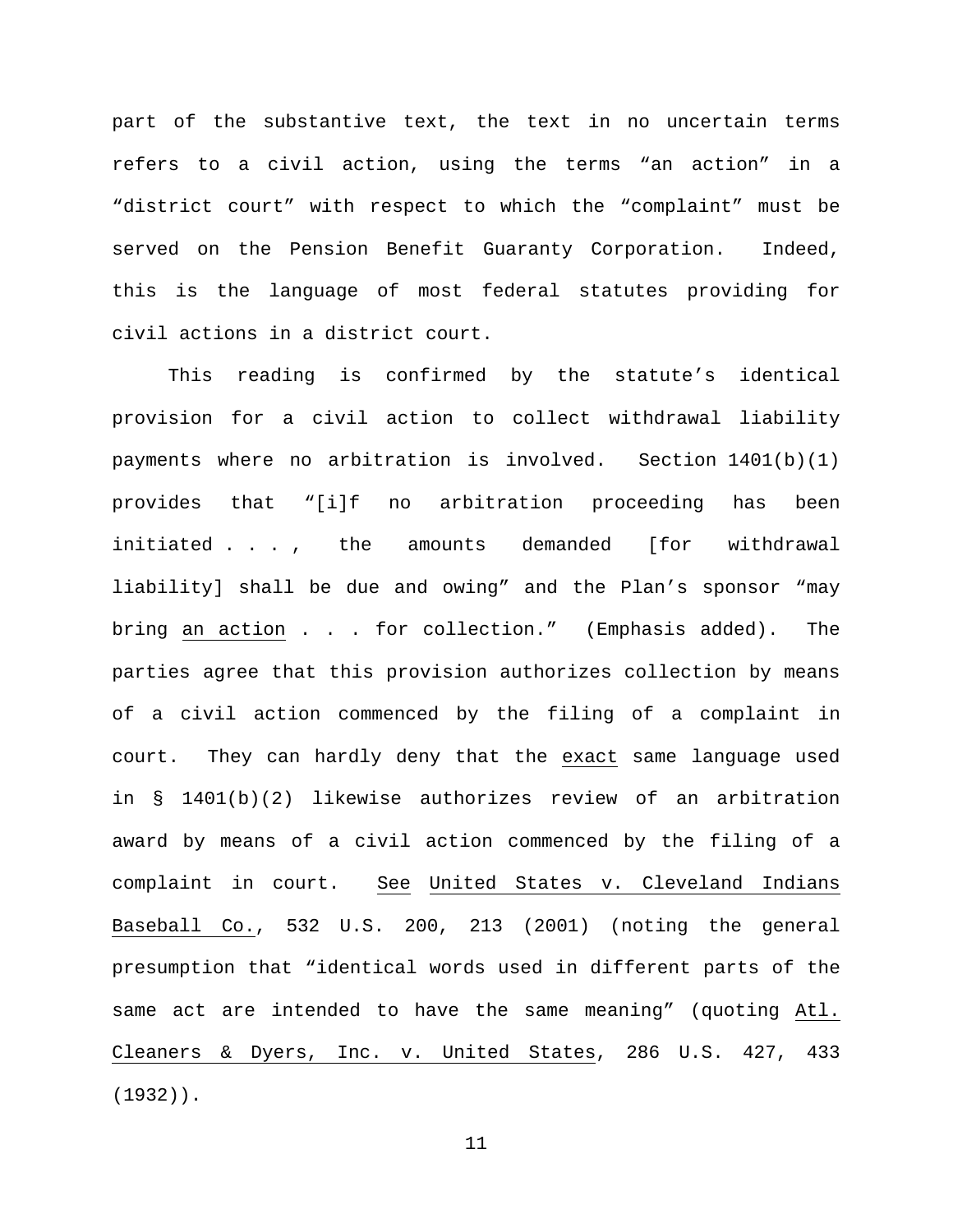Finally, it is no accident that the MPPAA uses the terms of art "an action," "civil action," "in a district court," and "complaint," which are precisely those used by the Federal Rules of Civil Procedure governing civil actions in district courts. Rule 2 provides that "[t]here is one form of action -- the civil action," and Rule 3 provides that "[a] civil action is commenced by filing a complaint with the [district] court." Fed. R. Civ. P. 2, 3 (emphasis added).

Moreover, the House Committee Report explaining the MPPAA leaves little doubt that judicial review authorized by § 1401(b)(2) refers to review by a civil action commenced by the filing of a complaint. In describing enforcement of arbitration awards under the MPPAA by a "civil action," the Report states:

In general, the district courts of the United States have exclusive jurisdiction for civil actions under the bill without regard to the amount in controversy. In the case of an action brought by a plan fiduciary to collect withdrawal liability, State courts of competent authority are also to have jurisdiction.

\* \* \*

In addition, a copy of the complaint in any action brought under the bill is to be served on the PBGC by certified mail. The PBGC may intervene in any action brought under the bill.

In the case of an action under the bill, the court is permitted to award to the prevailing party all or a portion of costs and expenses in connection with the action, including reasonable attorneys fees.

The period of limitations for the commencement of an action under the bill is to expire six years after the date on which the cause of action arose.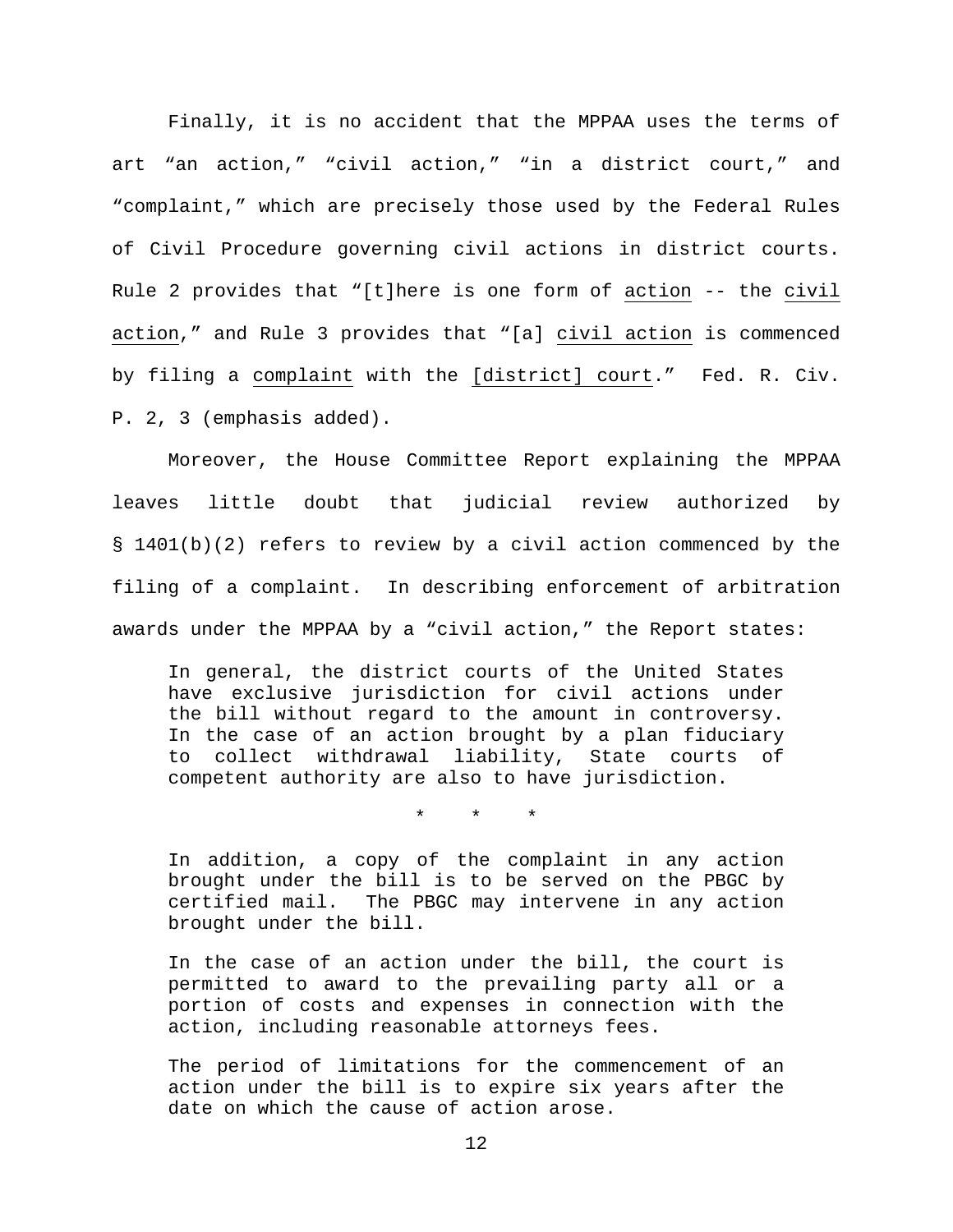H.R. Rep. No. 96-869, pt. 2, at 42 (1980), reprinted in 1980 U.S.C.C.A.N. 2993, 3032.

The Penske companies rely exclusively on § 1401(b)(3) in support of their position. That provision incorporates generally the FAA procedures for "[a]ny arbitration proceedings" under the MPPAA, which, they argue, includes the FAA's procedures for review of arbitration awards. See 9 U.S.C. § 6.

First, we note that if there were any tension between subsection (b)(3) (providing for use of FAA procedures for arbitration proceedings) and subsection (b)(2) (providing for civil actions to review arbitration awards), subsection (b)(3) requires that subsection  $(b)(2)$  govern, as subsection  $(b)(3)$ expressly limits applicability of the FAA "to the extent consistent with this subchapter."  $\S$  1401(b)(3). But when the overall structure of the statute is considered and the statute is properly construed, there appears to be no such tension. Subsection (a)(1) requires that disputes over withdrawal liability be submitted to arbitration; subsection (b)(3) requires that the "arbitration proceedings" be conducted in accordance with the procedures set forth in the FAA; and subsection (b)(2) and § 1451(g) require that review of arbitration awards be pursued by bringing a civil action in district court by filing a complaint and serving a copy on the Pension Benefit Guaranty Corporation. Thus, the mechanisms for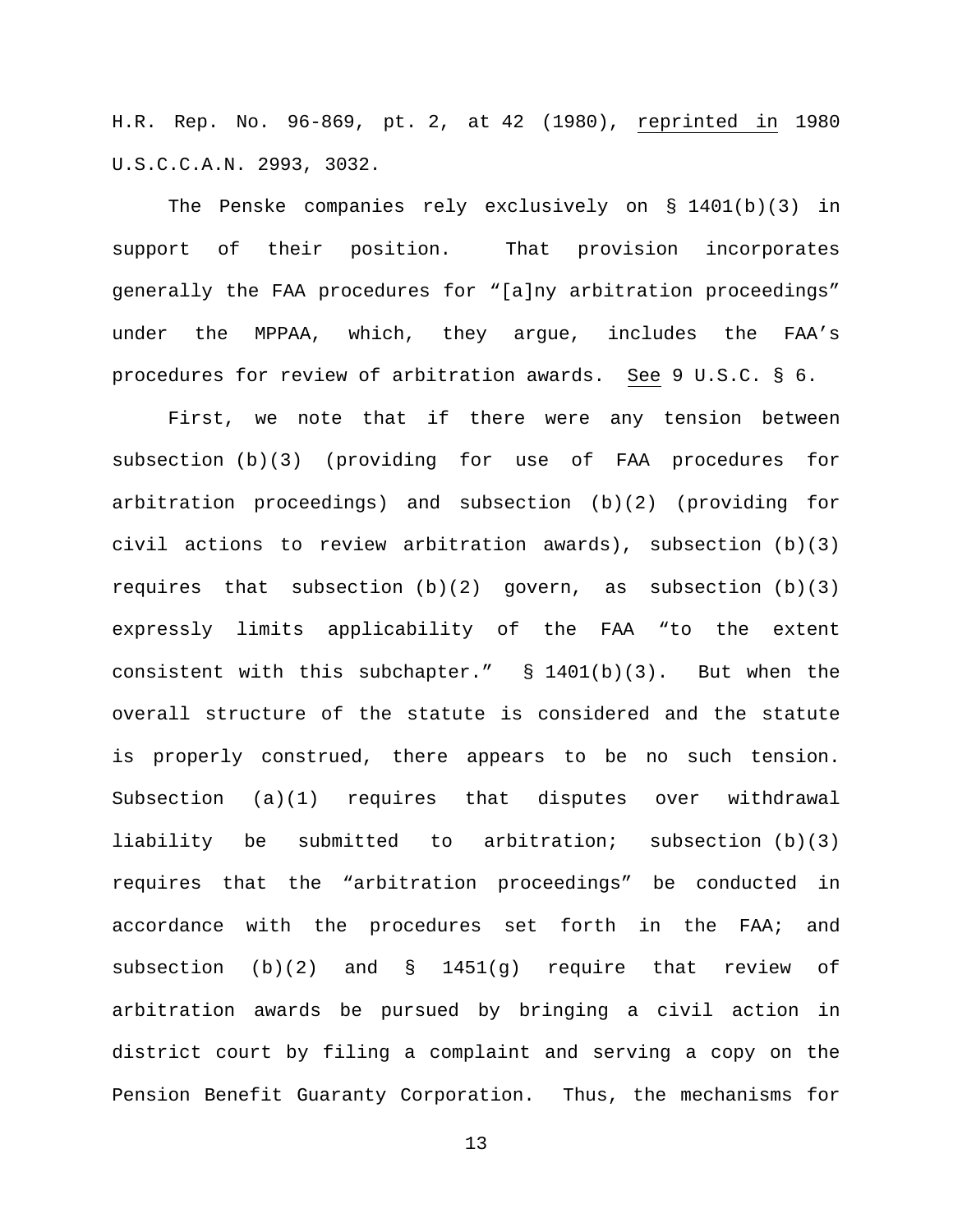conducting arbitration proceedings are provided by the FAA and the mechanisms for review of those proceedings are provided by the MPPAA and the rules governing civil actions in district courts, beginning with the commencement of a civil action by the filing of a complaint.

The conclusion that the MPPAA distinguishes procedures for arbitration proceedings from procedures for judicial review is further indicated by the scope of regulations promulgated by the Pension Benefit Guaranty Corporation regarding "Arbitration of Disputes in Multiemployer Plans," 29 C.F.R. pt. 4221. The stated purpose of those regulations is to "establish procedures for arbitration, pursuant to [§ 1401], of withdrawal liability disputes." Id. § 4221.1. And in providing the procedures for arbitration proceedings under the MPPAA, the regulations limit their scope "to arbitration proceedings initiated pursuant to [§ 1401]" and then "only to the extent that they are consistent with this part and adopted by the arbitrator in a particular proceeding." Id. The regulations provide procedures for every stage of such an arbitration proceeding from its "initiation" to the "award," id. §§ 4221.3-4221.8, but they provide no procedure for review of an award except the arbitrator's "reconsideration of [an] award," id. § 4221.9. The absence of regulations pertaining to judicial review speaks volumes about the scope of § 1401(b)(3)'s reference to the FAA.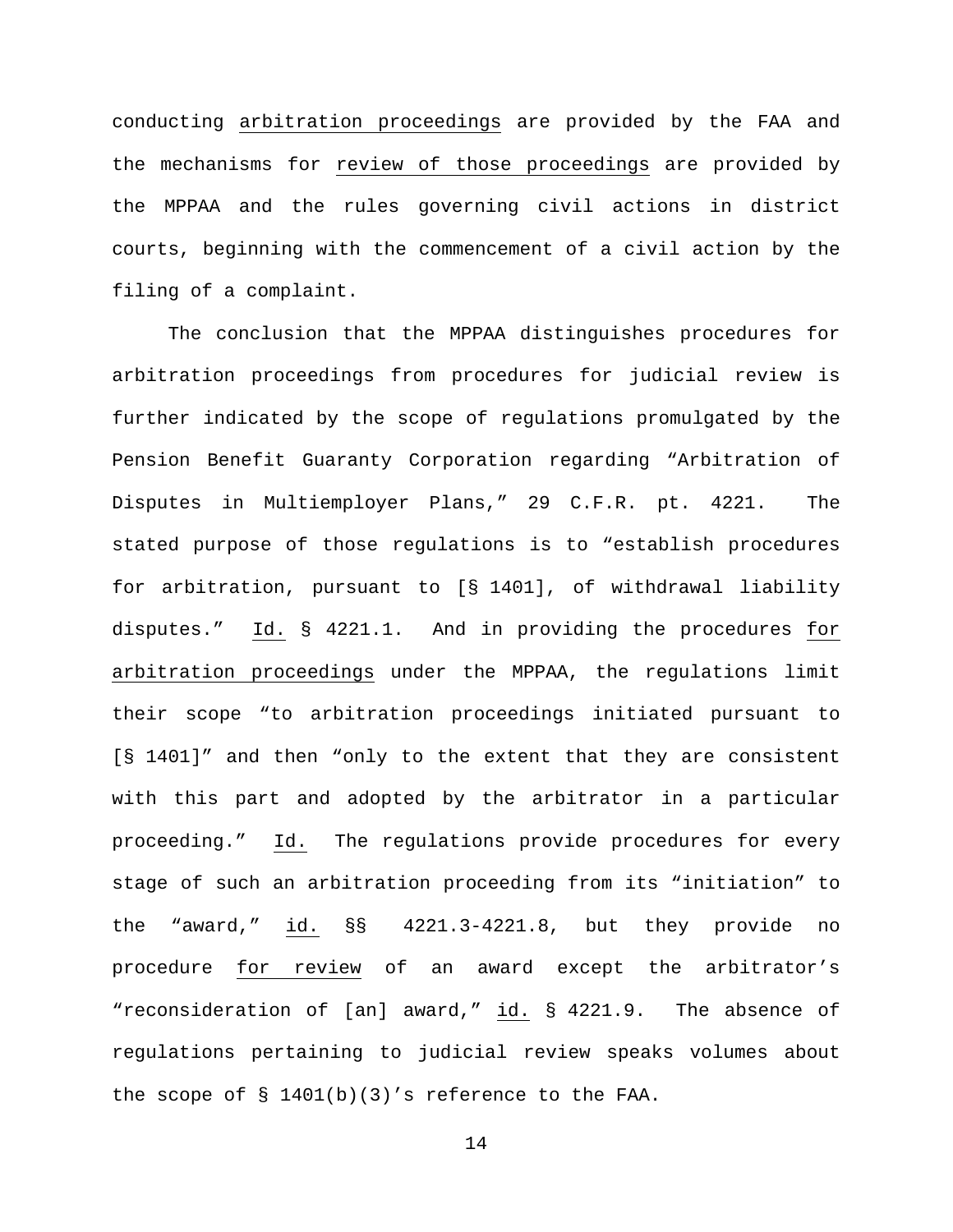It is therefore not surprising that in MPPAA arbitration cases, we have noted that the MPPAA "clear[ly] authoriz[es] . . . judicial review . . . [of] the arbitrator's legal rulings," Republic Indus., Inc. v. Teamsters Joint Council No. 83 of Va. Pension Fund, 718 F.2d 628, 641 (4th Cir. 1983) (emphasis added), and that the judicial review authorized by § 1401(b)(2) is much more expansive than the narrow review authorized by the FAA, see id. (noting that the FAA "prohibits judicial review of legal or factual disputes voluntarily submitted to an arbitrator"). While the MPPAA does restrict to some degree judicial review of an arbitrator's factual findings, see § 1401(c) (creating a presumption of correctness of the arbitrator's findings of fact), it provides de novo judicial review of the arbitrator's legal conclusions, see Trustees of the Cent. Pension Fund of the Int'l Union of Operating Eng'rs and Participating Emp'rs v. Wolf Crane Serv., Inc., 374 F.3d 1035, 1038 (11th Cir. 2004) (noting that "the appropriate standard of review is clear error for findings of fact [made by the arbitrator] and de novo for conclusions of law" and collecting cases of the different courts of appeals so holding, including our decision in Republic Industries). Indeed, we explained the overall structure of the MPPAA in BES Services, where we described precisely the dichotomy of procedures -- FAA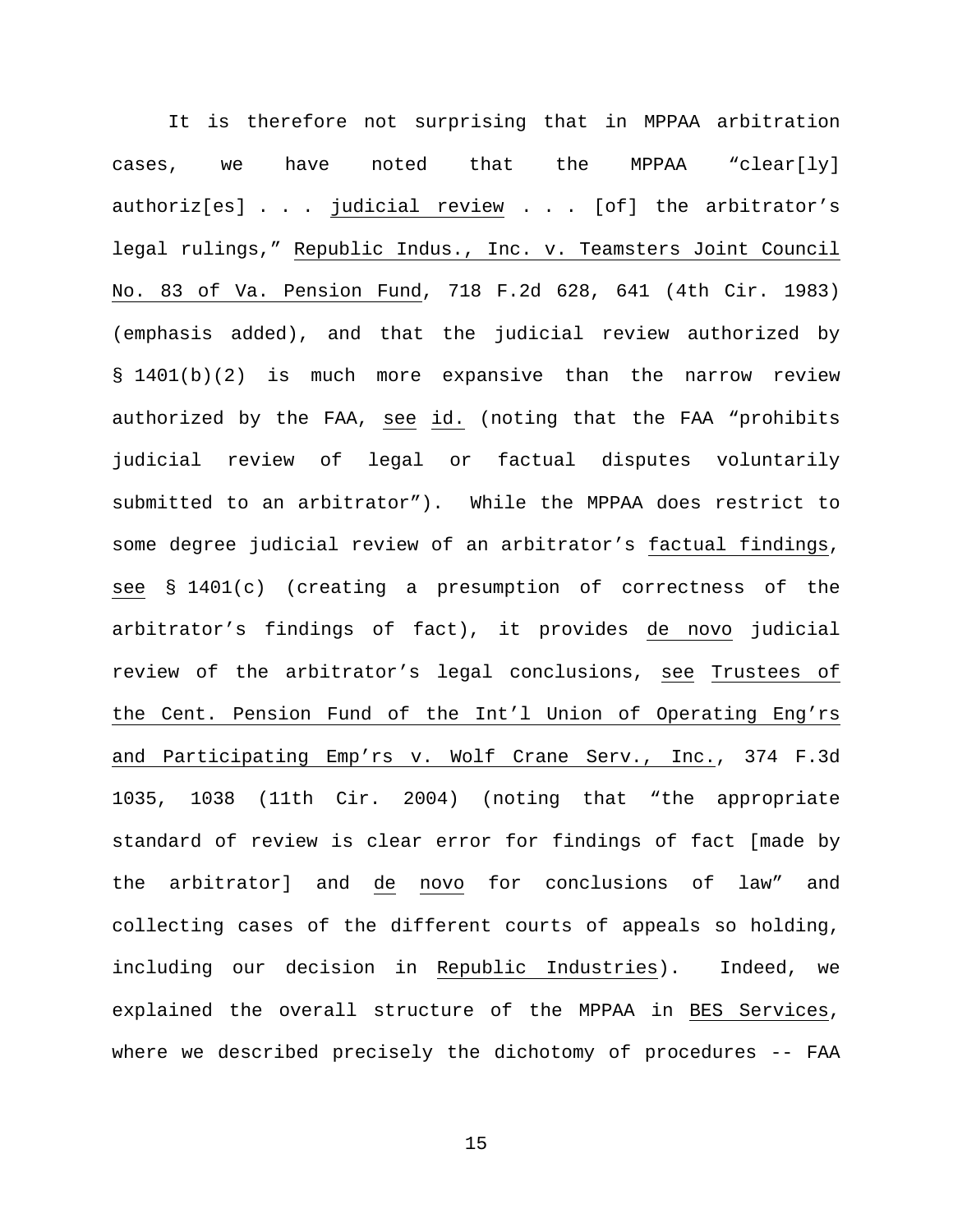procedures for arbitration proceedings and judicial review by court proceedings in a district court:

Congress did not intend to create a new, broad category of litigation that would force benefit plans to spend their assets on court costs and attorneys fees. Rather, it chose to require arbitration, with judicial review, to create a more efficient disputeresolution process.

\* \* \*

Thus, when there is a dispute concerning the determination of withdrawal liability, the dispute, whether over law, facts, or both, is committed in the first instance to arbitration. And that arbitration proceeding is conducted as any arbitration would be conducted under the Federal Arbitration Act.

But unlike the Federal Arbitration Act, the MPPAA treats an award issuing from such a § 1401 arbitration like an agency determination -- the arbitrator decides the issues in the first instance but then the decision is subject to judicial review.

\* \* \*

Thus, if a party commences an action in federal court without having first exhausted the mandatory arbitration process, it will be subject to a failureto-exhaust defense.

469 F.3d at 374-75 (emphasis added) (citation omitted).

In sum, a party seeking to vacate or modify an arbitrator's award under § 1401(b)(2) must commence an action in a district court by filing a complaint and pursuing that action thereafter in accordance with the Federal Rules of Civil Procedure.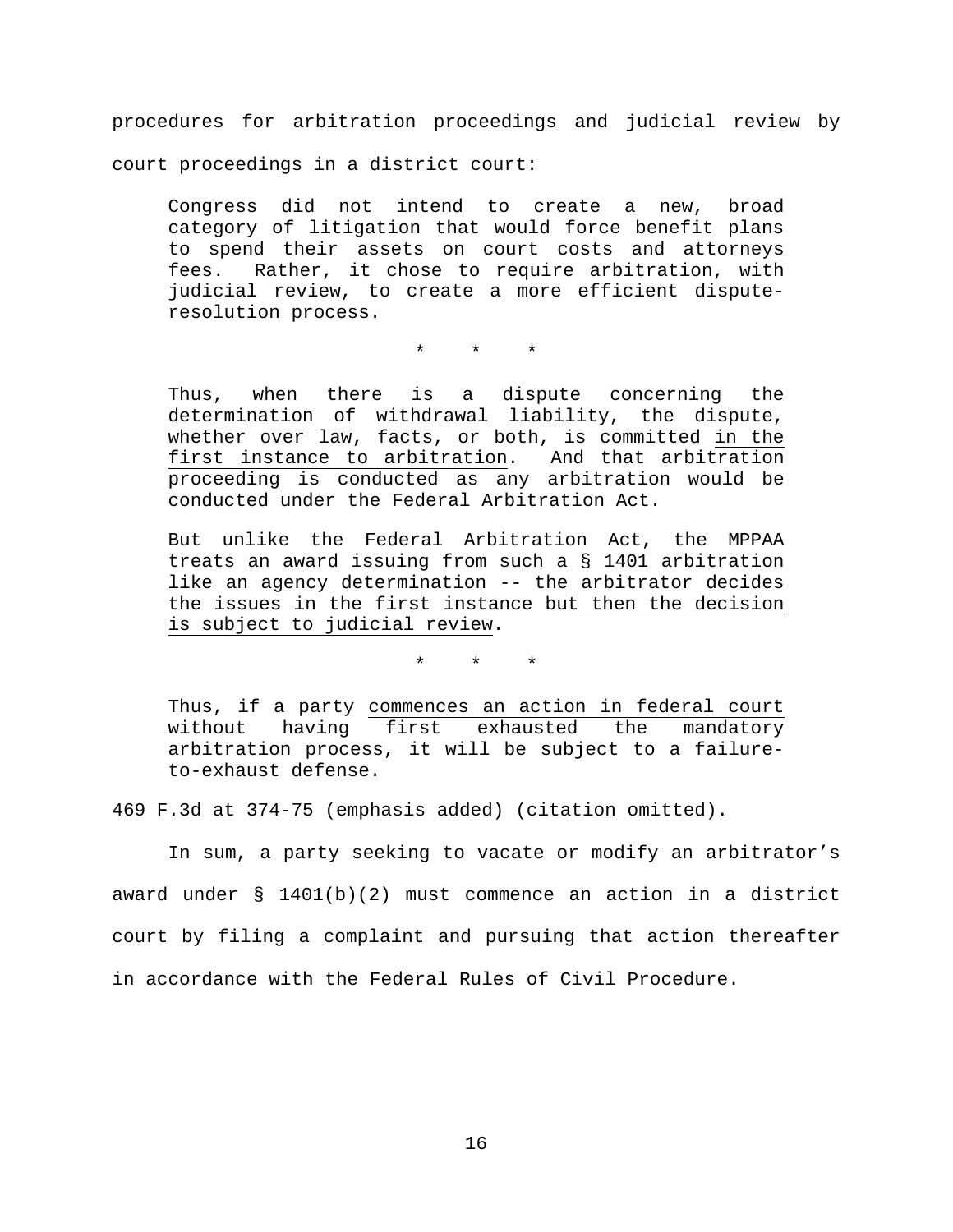The distinction between a civil action commenced by the filing of a complaint to vacate an arbitration award and an application to vacate an award by means of a motion is critical in this case.

The arbitrator's award was entered on July 13, 2012, and the Pension Fund commenced this action to challenge the award within 30 days, as required by § 1401(b)(2), by filing a complaint in the district court on August 9, 2012. When the district court granted the Penske companies' motion to dismiss for lack of standing, it granted the Pension Fund leave to file an amended complaint within 21 days, and the Pension Fund complied with that order, filing an amended complaint on August 7, 2013. Because that date was far beyond the 30 days specified by  $\S$  1401(b)(2), however, the amended complaint would be timely only if it related back to the filing date of the original complaint, pursuant to Federal Rule of Civil Procedure 15(c).

The district court did not address whether the Pension Fund's amended complaint, properly viewed as such, related back; rather, it concluded that the amended complaint should be treated as a motion and that a motion "cannot 'relate back' under Federal Rule of Civil Procedure 15." Thus, in treating the Pension Fund's amended complaint as a motion, the district

III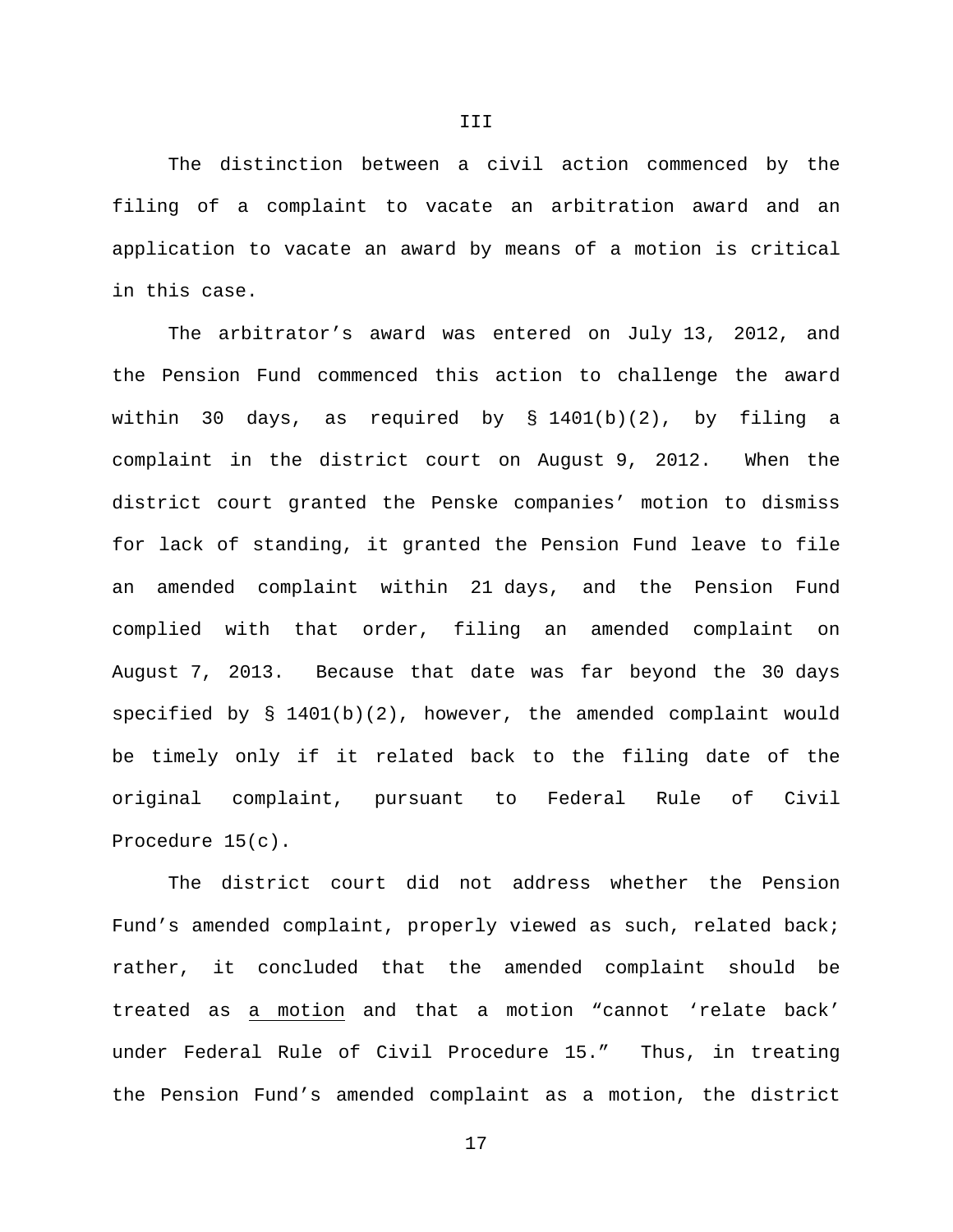court created the conditions for the court's order of dismissal. First, it dismissed the motion as untimely; and second, it found the motion deficient because it was not accompanied by a memorandum setting forth the "reasoning and authorities" for the motion, as required by Local Rule 105.

Inasmuch as we find that the Pension Fund's filing of a complaint was indeed the appropriate procedure by which to challenge the arbitration award under  $\S$  1401(b)(2), we are left to determine only whether the Pension Fund's amended complaint related back to the filing date of the original complaint. Because the factual circumstances relevant to resolving this question are not disputed and the relation-back question is purely legal, we decide it here. See Hill v. Peoplesoft USA, Inc., 412 F.3d 540, 544 n.\* (4th Cir. 2005) ("Although the district court did not address these arguments, a remand to address these arguments is unnecessary because the arguments raise purely legal questions based on facts not in dispute").

Federal Rule of Civil Procedure 15 provides in pertinent part:

An amendment to a pleading relates back to the date of the original pleading when . . . the amendment asserts a claim or defense that arose out of the conduct, transaction, or occurrence set out -- or attempted to be set out -- in the original pleading.

Fed. R. Civ. P.  $15(c)(1)(B)$ . Even with the addition of new parties, the Rule allows the relation back of amendments so long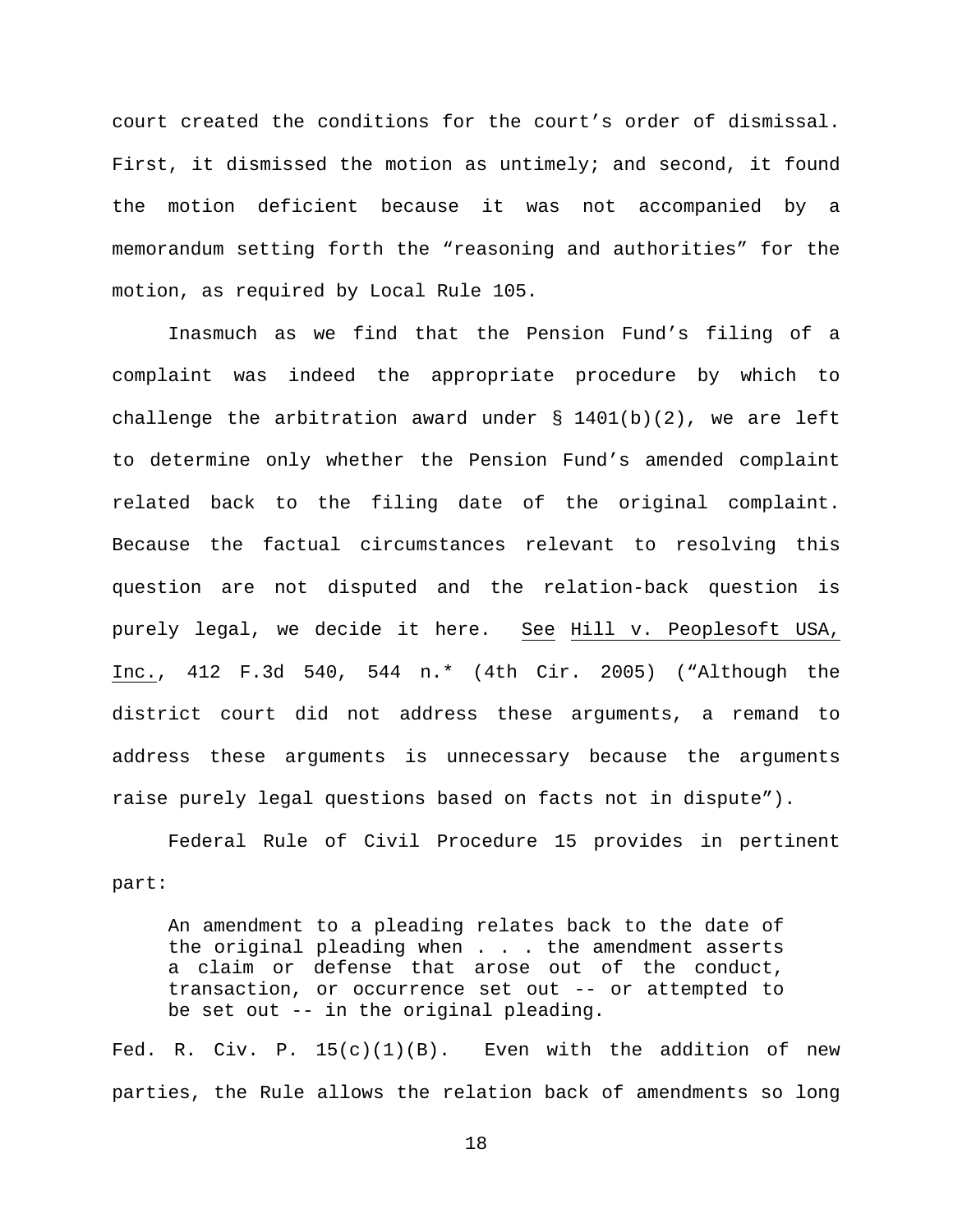as the parties have notice of the particular conduct, transaction, or occurrence at issue. See 6A Charles Alan Wright et al., Federal Practice & Procedure § 1498 (3d ed. 2010 & Supp. 2014).

In this case, the original complaint was brought in the name of the Pension Fund, by one of its trustees, challenging the July 13 arbitrator's award, to which the Pension Fund and the Penske companies had been the only parties. As with the original complaint, the amended complaint was again brought in the name of the Pension Fund, but this time by its Board of Trustees, comprised of four members. And it again challenged the same July 13 arbitration award. In short, the Pension Fund as the named party remained the same; the conduct challenged remained the same; and the cause of action remained the same. The only change effectuated by the amended complaint was to note that the Pension Fund was suing through all four trustees instead of only one.

Because the substantive allegations in the amended complaint were identical to those contained in the initial complaint, the requirements of relation back under Rule 15(c) clearly apply. See Wilkins v. Montgomery, 751 F.3d 214, 225 (4th Cir. 2014) ("The proposed amended complaint in this case clearly meets the . . . requirement of . . . Rule  $15(c)(1)(B)$ . . . because it [does not] alter the underlying causes of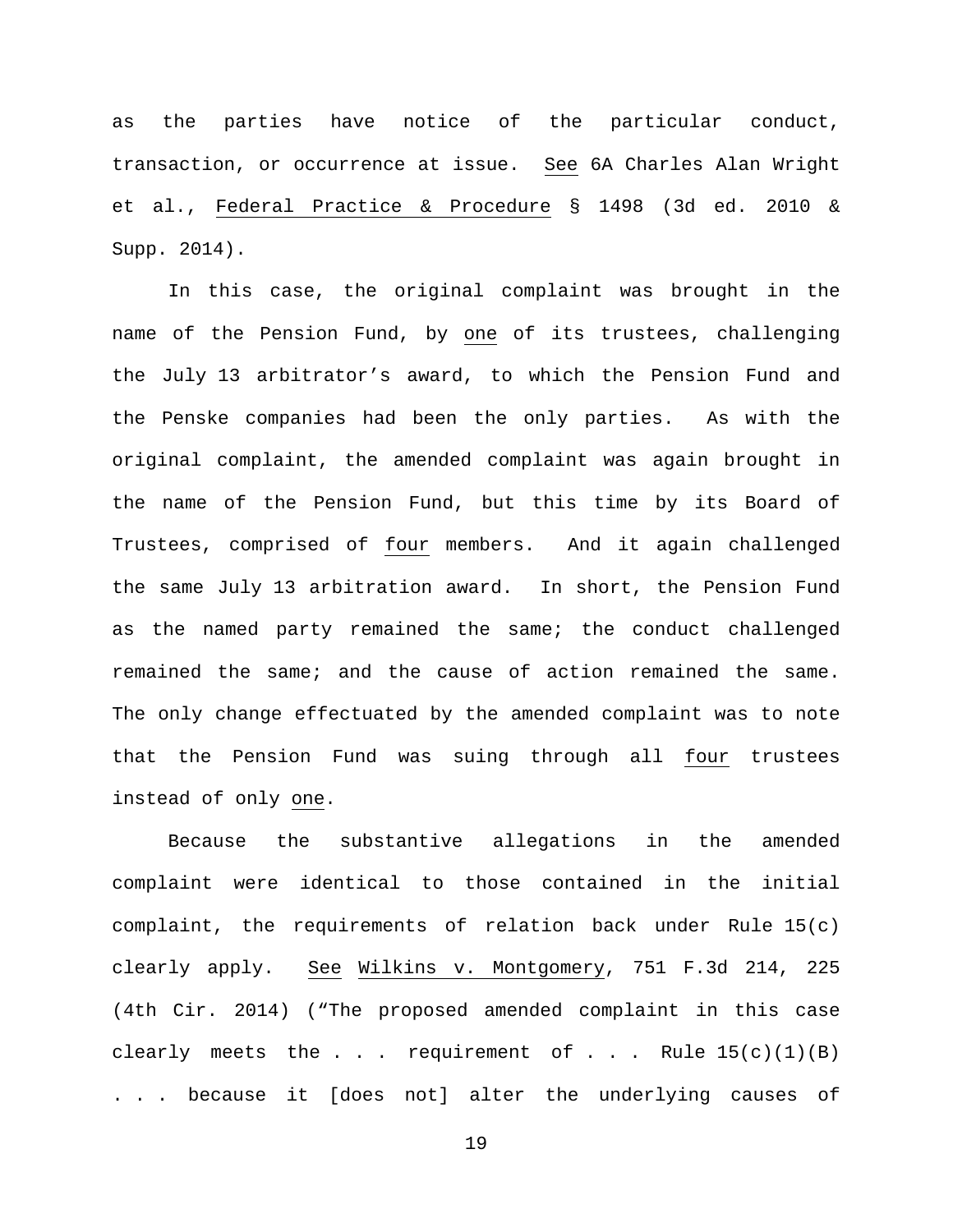action"). Moreover, the Penske companies have identified no prejudice nor have they identified any information or fact that they did not know as of the filing date of the original complaint. Indeed, the Penske companies' counsel conceded at oral argument that there was "absolutely no doubt" that the initial complaint placed the Penske companies on notice of the claims leveled against them by the Pension Fund.

The Penske companies argue that the second filing was not really an "amended" complaint at all, but rather the initial complaint of the only party to have statutory standing to bring the suit, the Joint Board of Trustees. They reason therefore that the second filing commenced an entirely new action that could not "relate back" to anything. This argument is hypertechnical, carrying no equitable or pragmatic weight. Moreover, it is inconsistent with the circumstances acted on by the district court and with the conduct of the parties. The court stated that "[the] plaintiff" -- identified in the caption of the court's order as the Pension Fund -- "may amend the Complaint provided that the Board of Trustees file[] suit on behalf of the Fund." And, in amending its complaint, the Pension Fund did exactly what the district court instructed it to do, changing nothing except the reference to the Pension Fund's trustees.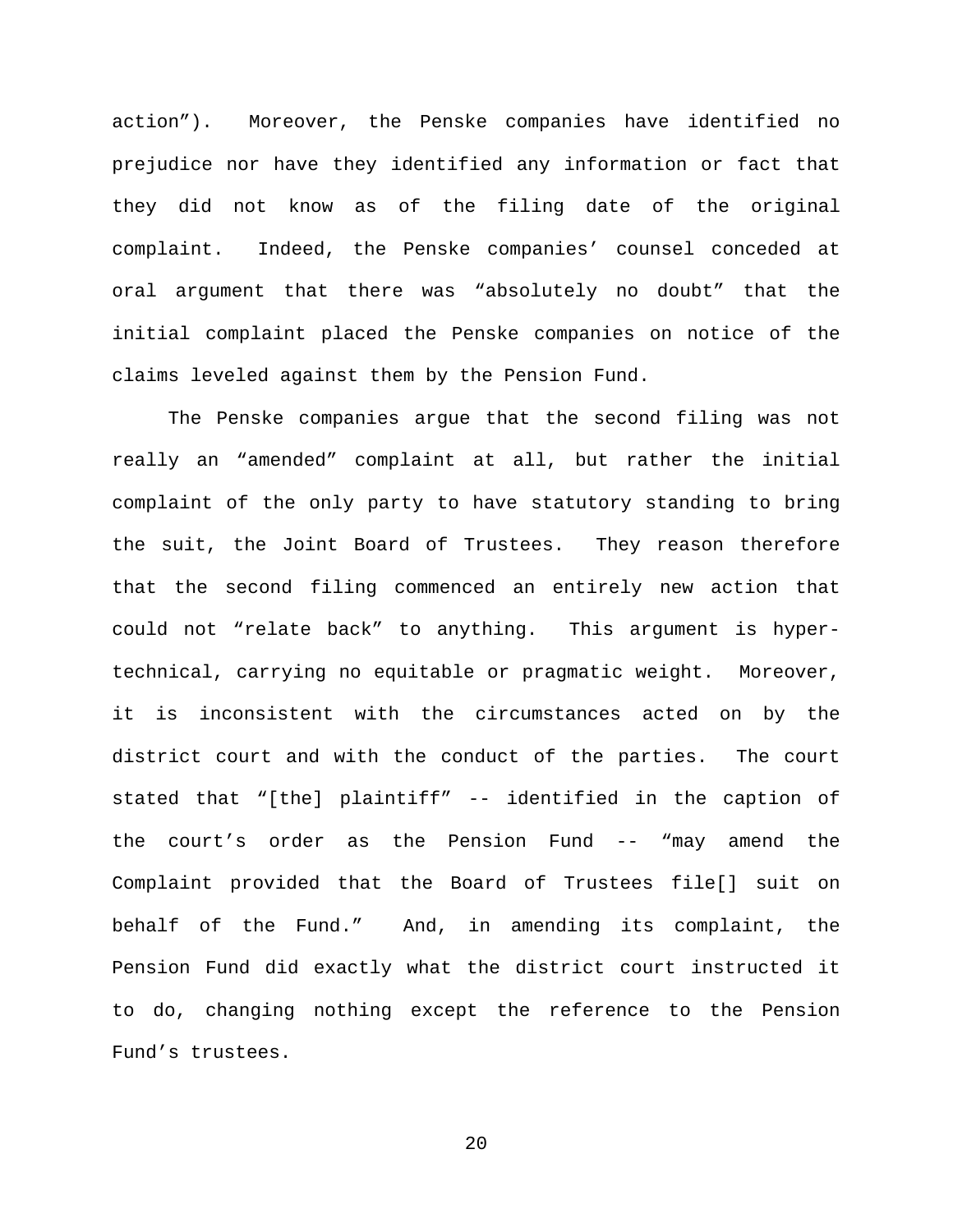Further, as the Advisory Committee Notes to Rule 15(c) observe, the Rule does not expressly treat the relation back of an amended complaint that changes plaintiffs. Fed. R. Civ. P. 15 advisory committee's note to 1966 amendment; see also In re Cmty. Bank of N. Va., 622 F.3d 275, 297 (3d Cir. 2010) (explaining that Rule 15(c) does not expressly contemplate "amendments changing plaintiffs" because "th[at] problem is generally easier [than that of amendments changing defendants]" (second alteration in original) (quoting Fed. R. Civ. P. 15 advisory committee's note to 1966 amendment)). Thus, the amendment at issue does not technically implicate the "chief consideration of policy" of Rule 15(c). See id. (quoting Fed. R. Civ. P. 15 advisory committee's note to 1966 amendment); cf. Hinson v. Norwest Fin. S.C., Inc., 239 F.3d 611, 618 (4th Cir. 2001) ("[A] court determining whether to grant a motion to amend to join additional plaintiffs must consider . . . the general principles of amendment provided by Rule 15(a) . . ." (emphasis added)). As explained by Professors Wright and Miller:

As long as defendant is fully apprised of a claim arising from specified conduct and has prepared to defend the action, defendant's ability to protect itself will not be prejudicially affected if a new plaintiff is added, and defendant should not be permitted to invoke a limitations defense. This seems particularly sound inasmuch as the courts will require the scope of the amended pleading to stay within the ambit of the conduct, transaction, or occurrence set forth in the original pleading.